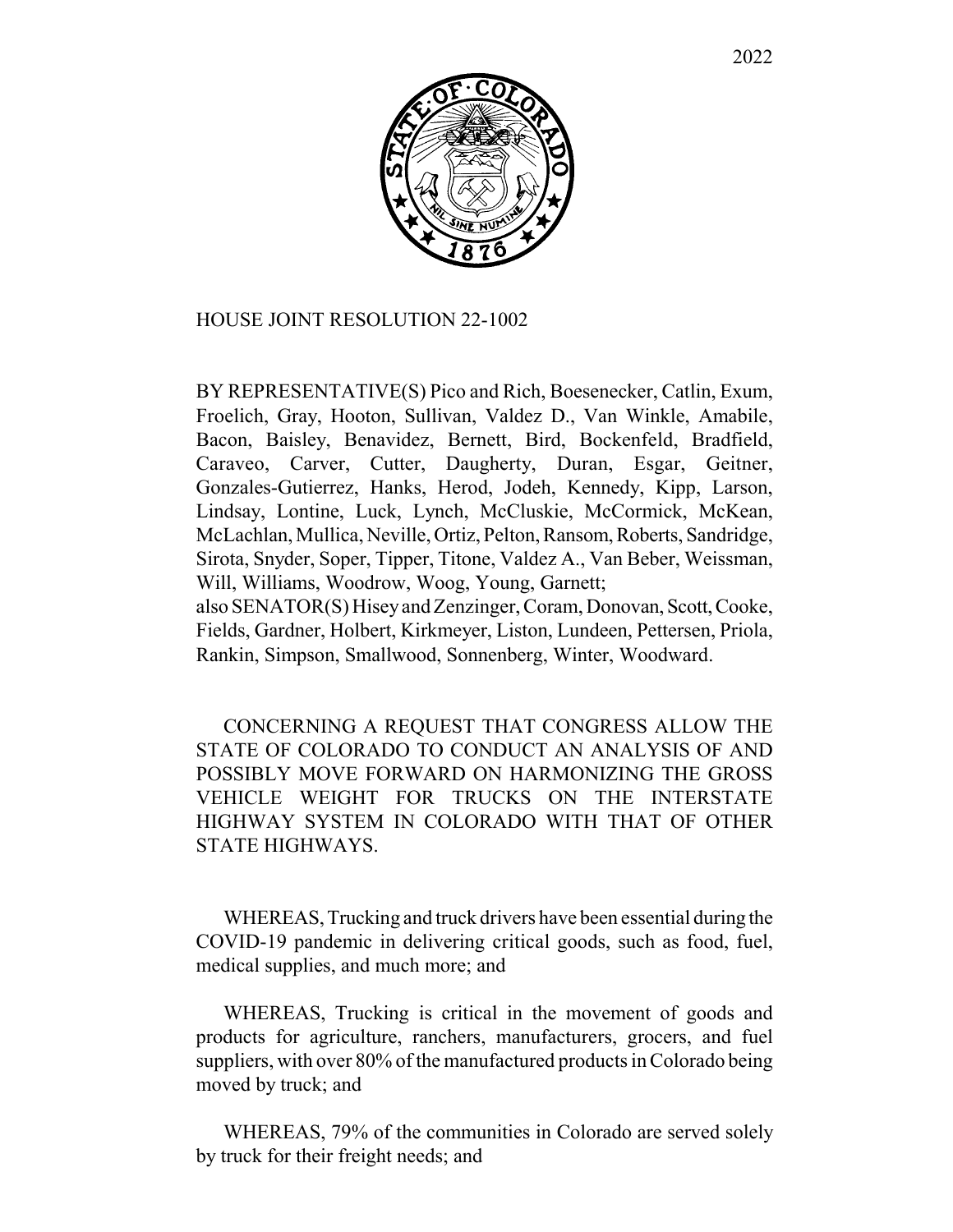WHEREAS, The state's and nation's supply chains have been greatly stressed due to a range of issues that include a truck driver shortage, which is anticipated to continue into the future, along with increasing freight demands from our growing state that have led to shortages, delays, and higher prices for the movement of goods within the state; and

WHEREAS, For over 40 years, Colorado state law has authorized a maximum gross vehicle weight of 85,000 pounds for all state highways, with the only exception being the Interstate Highway System; and

WHEREAS, Federal law authorizes a maximum gross vehicle weight of 80,000 pounds for the Interstate Highway System; and

WHEREAS, The different gross vehicle weight standards between interstate and state highways causes routing issues for the state's transportation system; and

WHEREAS, The Interstate Highway System is constructed to a higher design specification than most state highways and should be more capable of handling higher weights than other state highways; and

WHEREAS, An interstate highway may be the most direct route for many trips, but transporters instead travel on other state highways to avoid the lower weight restriction; and

WHEREAS, During the COVID-19 pandemic, Governor Polis, with the support of the United States Department of Transportation, approved an emergency waiver that temporarily raised the maximum weight of trucks allowed on Colorado interstate highways from 80,000 to 85,000 pounds in order to move essential goods and supplies, and there was no discernible increase in truck accidents on the Interstate Highway System in Colorado; and

WHEREAS, Increasing the gross vehicle weight for the Interstate Highway System to match that of other state highways may result in fewer trucks, less vehicle miles traveled, and lower emissions of greenhouse gases, and this helps the state to meet its greenhouse emission rules and comply with emission standards of the United States Environmental Protection Agency; and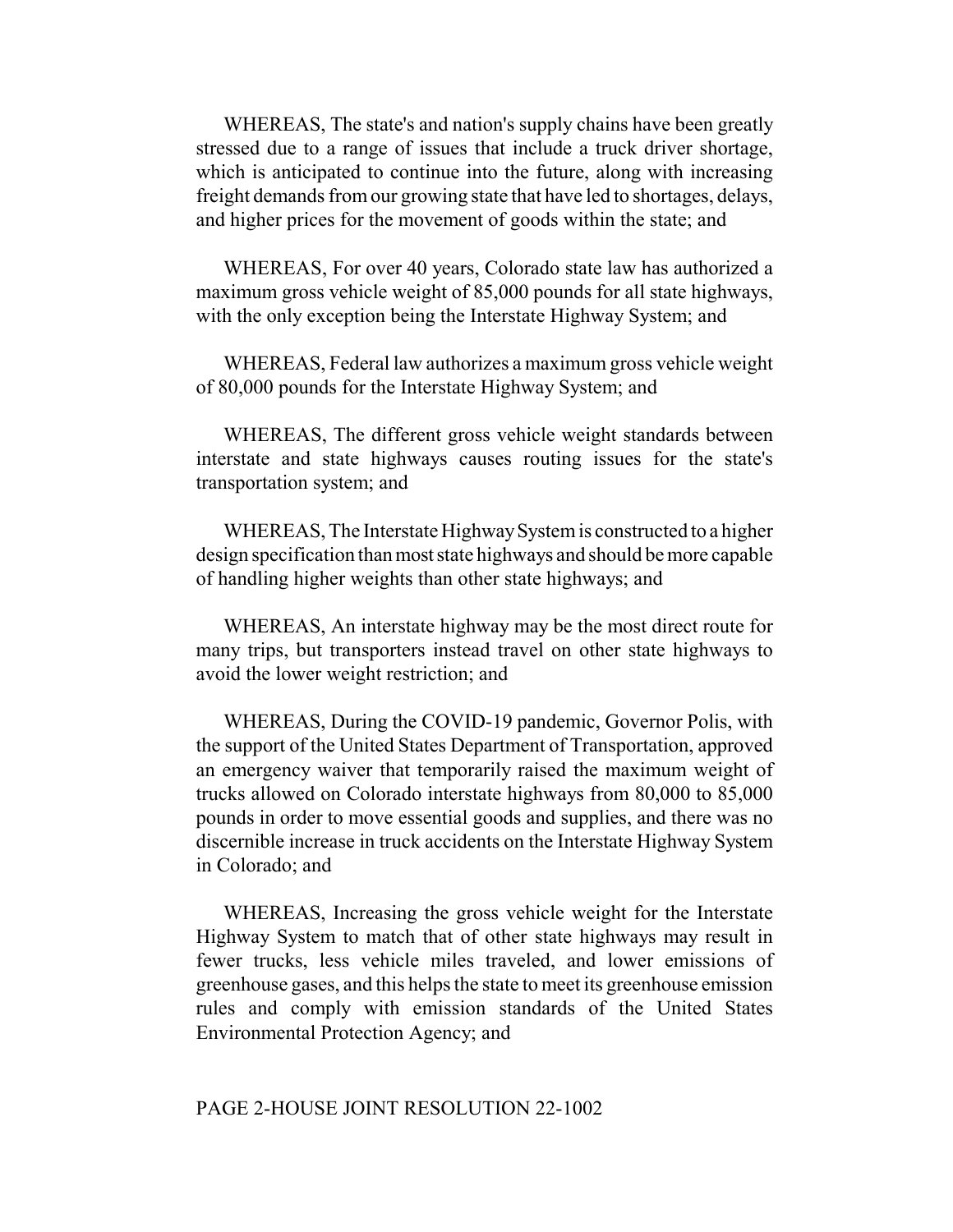WHEREAS, Governor Polis, the Colorado General Assembly, the Colorado Department of Transportation, and the Colorado State Patrol may be best positioned to determine if it is in the best interests of the state to harmonize the maximum gross vehicle weight for the state's Interstate Highway System with other state highways; and

WHEREAS, A study performed by the Colorado Department of Transportation considering safety, environmental, mobility, and economic factors is the best way to assess the benefits and costs of changing the maximum gross vehicle weight for trucks on Colorado interstate highways; and

WHEREAS, Such a study should engage a broad range of stakeholders both from the public and private sectors to ensure that all perspectives are considered; and

WHEREAS, If approved by the United States Congress and if the study finds that it is in the best interests of the state to raise the maximum gross vehicle weight on the Interstate Highway System to 85,000 pounds to harmonize it with other state highways, the state of Colorado, with the approval of the General Assembly and the Governor, would move forward with a change to state statute; now, therefore,

*Be It Resolved by the House of Representatives of the Seventy-third General Assembly of the State of Colorado, the Senate concurring herein:*

That the Colorado General Assembly requests:

(1) That Congress allow the Colorado Department of Transportation to conduct an analysis of increasing the gross vehicle weight limit for the Interstate Highway System in Colorado to harmonize it with other state highways where 85,000 pounds is the maximum weight; and

(2) That if the completed study determines that it is in the best interests of Colorado to harmonize the weights for the Interstate Highway System and other state highways, the Colorado General Assembly and the Governor be permitted by state statute to increase the gross vehicle weight limit to 85,000 pounds for vehicles traveling on the Interstate Highway System in Colorado.